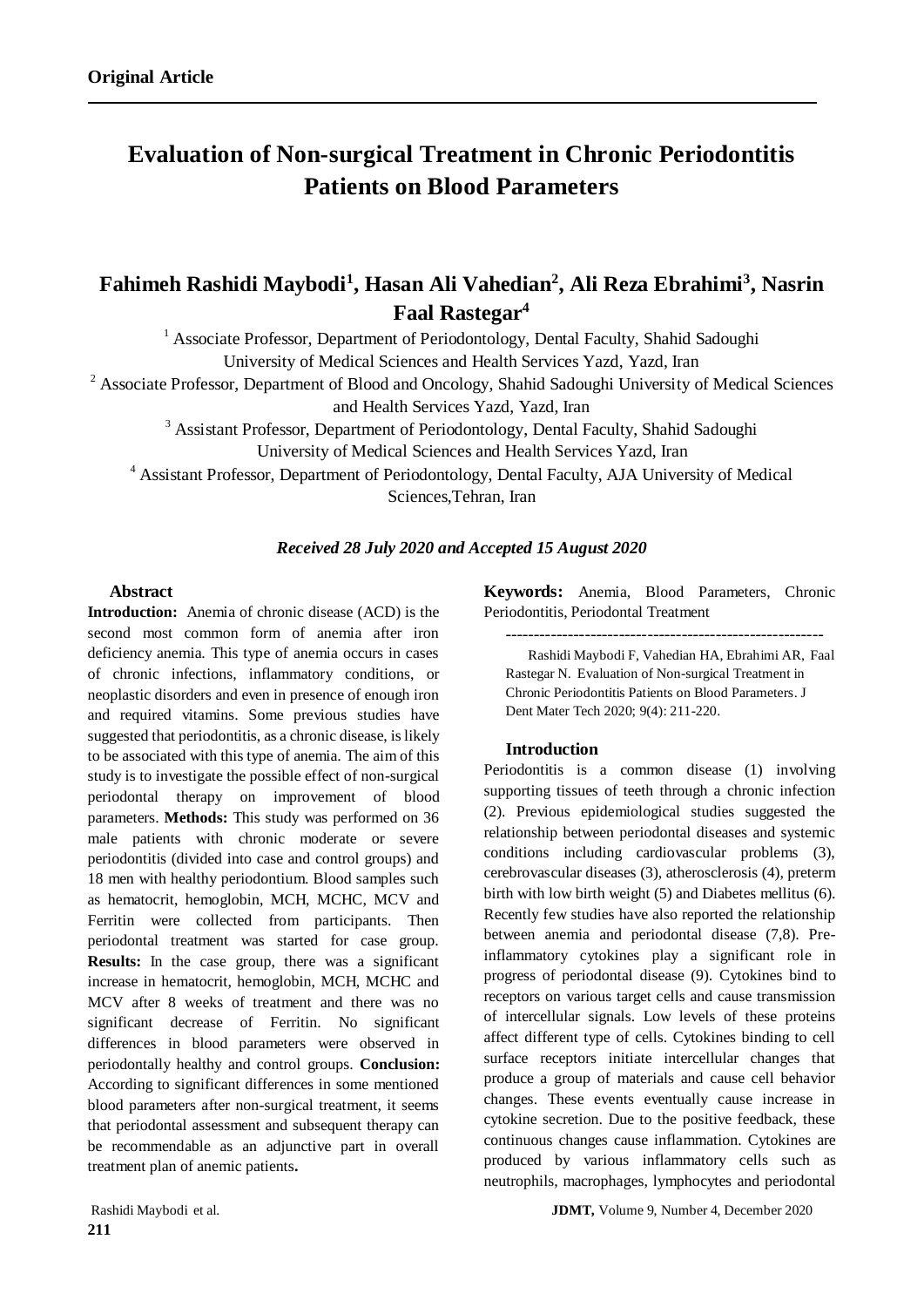cells including epithelial cells and fibroblasts. Cytokines are in conjunction with each other and usually do no act alone. Cytokines can induce biological changes or tissue damages such as destruction of connective tissue and alveolar bones. These cytokines may be also effective in creating anemia by preventing proliferation and differentiation of erythrocyte precursors (10) and changing the metabolism of iron (11). In addition, they can suppress release of erythropoietin hormone from kidneys causing anemia (12).

Routine laboratory test for anemia is as follows: Complete blood count (CBC) including Hb, HCT and erythrocyte indices, mean corpuscular volume (MCV), mean corpuscular hemoglobin (MCH), Mean corpuscular hemoglobin concentration (MCHC) and Ferritin.

Anemia of chronic disease (ACD) is one of the most common types of anemia observed in patients with inflammation, infection and tumors. Such anemia occurs despite presence of sufficient iron reservoirs and normal function of bone marrow (13). ACD is typically recognized as a normocytic normochromic anemia. Patients with this type of anemia have a certain pattern of iron distribution in which, serum iron (SI) and Total Iron-Binding Capacity (TIBC) are low or normal while the level of Ferritin is high or normal. (14) Such changes occur due to presence of Hepcidin regulating iron level. Hepcidin is a hormone produced by liver in response to inflammatory cytokines such as IL-6 or other inflammatory cytokines that are high in blood circulation in periodontitis (15). Briefly, periodontitis may lead to a systemic chronic inflammation that may reduce RBCs and hemoglobin in patient's blood.

In a study in 2012, red blood cell count (RBC), hemoglobin and hematocrit were significantly lower among patients with generalized chronic periodontitis. However, no significant difference was observed in MCV, MCH and MCHC (16). In another study in 2016, RBC, hemoglobin and PCV in periodontal patients was significantly lower than the control group (8).

Treatment of anemia is important due to its reducing effect on blood supply of periodontal tissues along with other systemic side effects. There are some controversies about the results of previous studies on the relationship between presence of periodontitis and reduction of blood indices. On the other hand, there are only few clinical studies about effect of Periodontal treatment on blood indices. The present study designated to determine possible role of periodontal therapy in improvement of blood parameters.

# **Materials and Methods**

The clinical trial entry number of this study was IRCT20151013024509N3 and it was approved by the Ethics Committee of Shahid Sadoughi University of Medical Sciences.

The patients participating in this study completed and signed the consent form. In addition, no fee was taken for laboratory tests or periodontal treatment. In the case of having abnormal blood indices, a consultation was made with our hematologist for probable further interventions.

Because of ethical considerations, selection of patients with certain anemia level and then subsequent delay in their treatment for 8 weeks was not possible. So, we had to choose patients with normal ranges of blood parameters whose indices should have been improved according to the opinion of our hematologist.

Thirty-six 25-50 years old males with moderate to severe chronic periodontitis referred to hematology clinic of Shahid Sadoughi Hospital were selected (except for periodontitis, they were perfectly healthy with no systemic diseases). 18 out of these 36 subjects received non-surgical periodontal treatment immediately (case group) while the treatment began for the remaining 18 patients after eight weeks (control group). It should be mentioned that means of age and periodontal and hematological indices of both case and control groups were matched before beginning of the study by overall matching. Other 18 males without any periodontal disease were selected as periodontally healthy group. To minimize bias of probable random changes in hematological indices during the 8 weeks of study, all efforts were made for matching age and similar blood parameters to between groups even without any specified intervention. The inclusion and exclusion criteria are summarized in Table I.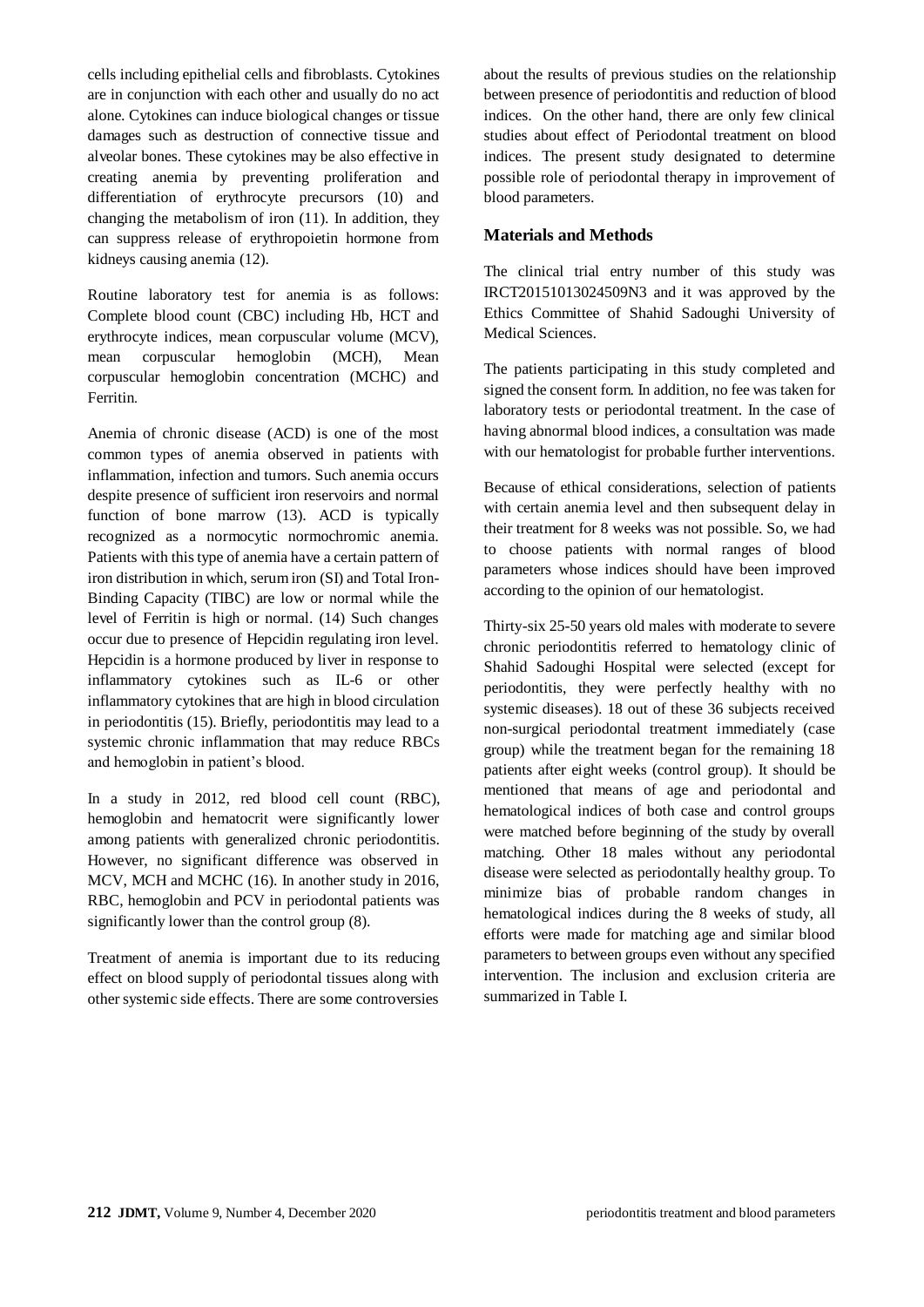#### **Table I.** Inclusion criteria

| Male patients (25-50 years)                                                                                     |
|-----------------------------------------------------------------------------------------------------------------|
| No systemic disease                                                                                             |
| No history of hospitalization and donating blood                                                                |
| No history of receiving                                                                                         |
| No periodontal treatment in the past three months                                                               |
| No use of cigarettes, alcohol and tobacco, serum ferritin levels greater than 30 ng / ml                        |
| No use of the following drugs: warfarin, Plavix, lithium, Aspirin, corticosteroid drugs, heparin, phenytoin,    |
| Methyldopa, Nonsteroidal anti-inflammatory drugs (NSAIDs), factors causing coagulation, blood pressure-lowering |
| drugs                                                                                                           |

First, an informed consent was received from all patients and the questionnaire was completed. After selection of samples, periodontal indices including BOP, PPD, and CAL and PI were recorded by a post-graduate student of periodontology.

All three groups were instructed about appropriate oral hygiene instruction including brushing and flossing using a dental model. The first phase of periodontal treatment (scaling and root planning and polishing by ultrasonic device (Guilin Woodpecker Medical Instrument, China) was performed by the same post-graduate student of periodontology in the case group. It should be noted that patients with severe periodontitis were followed up at the end of the study to evaluate for any further surgical treatment need. Four weeks later, the case group was called for checking the adequacy of periodontal treatment and if necessary, supplementary periodontal treatment was performed. In case of no appropriate oral health, oral hygiene instructions were re-enforced. After eight weeks from the beginning of the study, all periodontal indices were re-measured by another post-graduate student.

Two cc of venous blood was taken from all participants to evaluate blood indices such as hemoglobin, hematocrit, MCV, MCH, MCHC and serum Ferritin after periodontal examinations in the follow up stage (eight weeks later). CBC tests were performed using KX21 cell counter (Sysmex® Automated Hematology Analyzer KX-21) and the Ferritin test was performed by Electrochemiluminescence e411 device. The results were analyzed using SPSS 23 software by independent and paired t-testand ANOVA test. The level of statistical significance was assigned at 0.05.

# **Results**

Eighteen patients with healthy periodontium (group A) were selected. Half of the patients with chronic periodontitis) 18 out of 36) went under periodontal treatment (group B) while the other half were treated after the end of the study (group C). The mean age of patients participating in all three groups was not significantly different.  $(P-value = 0.801)$ 

The mean PPD, CAL, BI and PI in each of three groups at the beginning of the study and eight weeks later is presented in Table II. The mean PPD (P-value  $= 0.859$ ) and PI (P-value  $=0.093$ ) in the group A were not statistically significant at the beginning and eight weeks after the study. However, the mean PI (P-value  $=0.012$ ) indicated a significant difference.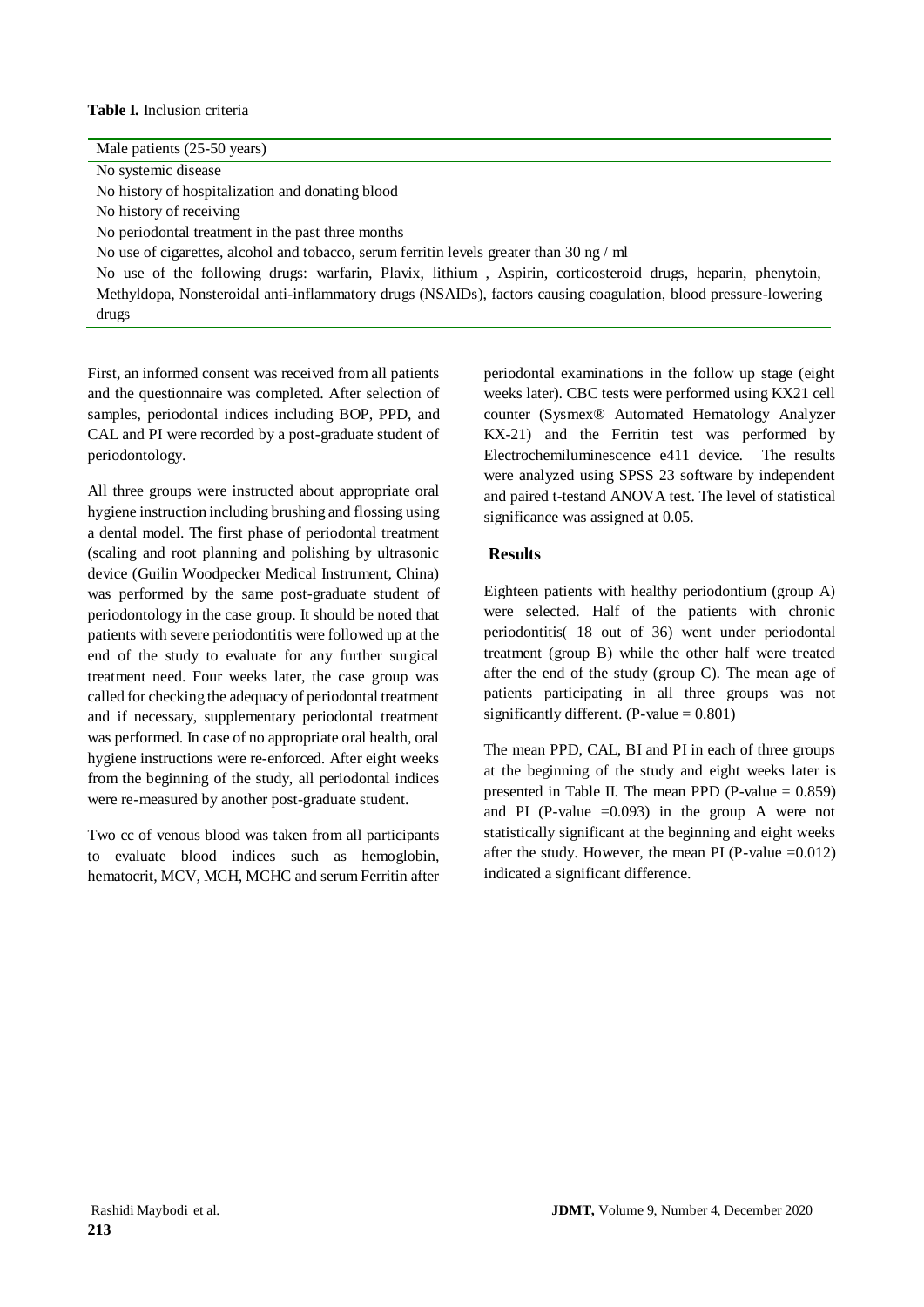| Periodontal |                           |                 |                 |                   |                  |
|-------------|---------------------------|-----------------|-----------------|-------------------|------------------|
| Index       |                           | <b>PPD</b>      | CAL             | BI                | PI               |
|             |                           | (mm)            | (mm)            | $(\%)$            | $(\%)$           |
| Group       |                           |                 |                 |                   |                  |
|             | beginning of the<br>study | $2.17 \pm 0.20$ | $\overline{0}$  | $2.60 \pm 4.21$   | $23.69 \pm 8.05$ |
| Healthy     | eight weeks later         | $2.14 \pm 0.13$ | $\mathbf{0}$    | $2.70 \pm 5.43$   | $20.89 \pm 8.00$ |
| (A)         | P-value                   | 0.859           | 0.092           | 0.093             | $0.012 *$        |
|             | beginning of the<br>study | $4.89 \pm 0.62$ | $5.14 \pm 0.78$ | $61.09 \pm 10.20$ | $62.91 \pm 8.95$ |
| Case<br>(B) | eight weeks later         | $2.98 \pm 0.32$ | $3.27 \pm 0.47$ | $18.06 \pm 5.99$  | $19.75 \pm 3.89$ |
|             | P-value                   | $< 0.001$ *     | $< 0.001$ *     | $< 0.001$ *       | $< 0.001$ *      |
|             | beginning of the<br>study | $4.92 \pm 0.52$ | $5.27 \pm 0.72$ | $61.80 \pm 8.48$  | $62.29 \pm 9.52$ |
| Control     | eight weeks later         | $4.91 \pm 0.51$ | $5.22 \pm 0.72$ | $56.50 \pm 16.15$ | 58.09±9.09       |
| (C)         | P-value                   | 0.644           | 0.163           | 0.407             | $0.004*$         |

**Table II:** Comparison of mean periodontal indices of each group at the beginning of the study and eight weeks later

\* Significant with more than 95% confidence (P value <0.05) based on Paired T-test

In group B, mean PI, PPD, BI and CAL indices at the end of the study was significantly less than the beginning of the study (P-value  $< 0.001$ ).

The mean BI, PPD and CAL indices in group C at the end of the study was less than the beginning of the study while no statistically significant difference was observed (P-values were 0.407, 0.644, 0.163). Meanwhile, the mean PI decreased and it was statistically significant (P $value = 0.006$ .

There was a significant difference in terms of BOP, CAL, and probing depth (P-value  $= 0.001$ ) and PI (P-value= 0.000) between group B and C at the end of study. (Table III)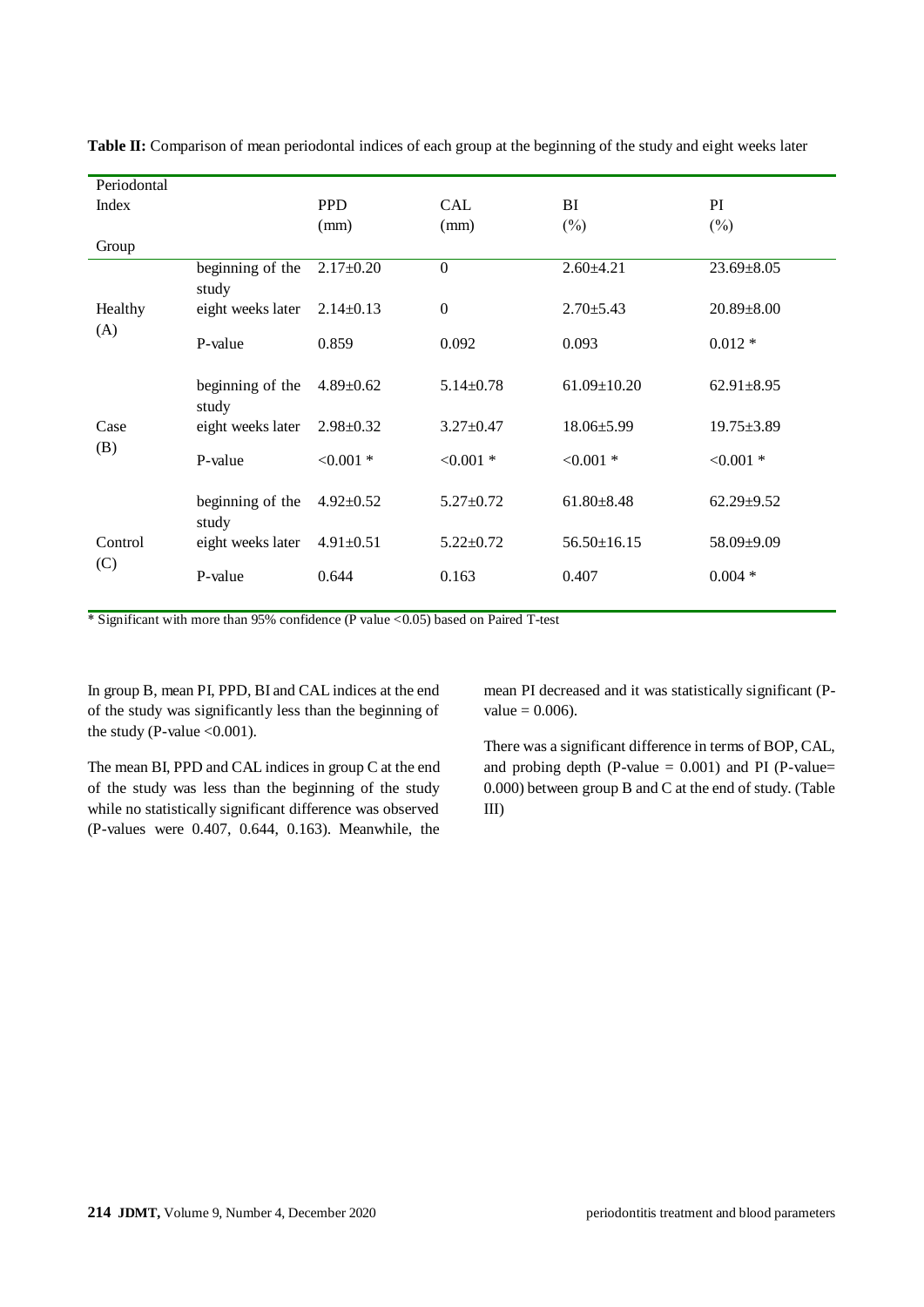| Periodontal Index |            |                 |                 |                   |                  |  |  |
|-------------------|------------|-----------------|-----------------|-------------------|------------------|--|--|
|                   |            | <b>PPD</b>      | <b>CAL</b>      | BI                | PI               |  |  |
| Group             |            | (mm)            | (mm)            | $(\% )$           | $(\%)$           |  |  |
|                   |            |                 |                 |                   |                  |  |  |
|                   | Case       | $4.89 \pm 0.62$ | $5.14 \pm 0.78$ | $61.09 \pm 10.20$ | $62.91 \pm 8.95$ |  |  |
|                   | (B)        |                 |                 |                   |                  |  |  |
| beginning of the  | Control    | $4.92 \pm 0.52$ | $5.27 \pm 0.72$ | $61.80 \pm 8.48$  | $62.29 \pm 9.52$ |  |  |
| study             | (C)        |                 |                 |                   |                  |  |  |
|                   | $P$ –value | 0.879           | 1.000           | 0.957             | 0.976            |  |  |
|                   | Case       | $2.98 \pm 0.32$ | $3.27 \pm 0.47$ | $18.06 \pm 5.99$  | $19.75 \pm 3.89$ |  |  |
| eight weeks later | (B)        |                 |                 |                   |                  |  |  |
|                   | Control    | $4.91 \pm 0.51$ | $5.22 \pm 0.72$ | $56.50 \pm 16.15$ | 58.09±9.09       |  |  |
|                   | (C)        |                 |                 |                   |                  |  |  |
|                   | P- value   | $0.001*$        | $0.001*$        | $0.001*$          | $0.001 *$        |  |  |
|                   |            |                 |                 |                   |                  |  |  |

**Table III**. Comparison of mean periodontal indices in the case (B) and control (C) groups at the beginning of the study and eight weeks later

\* Significant with more than 95% confidence (P- value <0.05) based on ANOVA test

In group B, mean values of hematocrit, hemoglobin, MCH, MCHC, and MCV indicated a statistically significant increase at the beginning of the study and eight weeks later and it was also clinically significant according to the co-hematologist. Furthermore, mean ferritin at the end of the study was slightly lower than the beginning which was not statistically significant. No significant difference in blood parameters was seen in group C. After eight weeks, no significant changes in blood parameters was seen in group A (Table IV)

Changes of mean blood indices in groups B and C were also compared in the present study (Table V).

| Table IV: Comparison of mean blood indices of each group at the beginning of the study and eight weeks later |  |  |
|--------------------------------------------------------------------------------------------------------------|--|--|
|                                                                                                              |  |  |

| <b>Blood</b>   |                      |                  |                  |                    |                  |                  |                   |
|----------------|----------------------|------------------|------------------|--------------------|------------------|------------------|-------------------|
| parameter      |                      | Hematocrit       | Hemoglobin       | Ferritin           | <b>MCH</b>       | <b>MCHC</b>      | <b>MCV</b>        |
|                |                      | $(\%)$           | (g/dl)           | (ng/ml)            | (pg)             | (g/dl)           | (f <sub>1</sub> ) |
| Group          |                      |                  |                  |                    |                  |                  |                   |
|                | beginning            | $44.03 \pm 1.48$ | $15.08 \pm 1.06$ | $134.53 \pm 55.83$ | $29.82 \pm 1.41$ | $32.67 \pm 1.99$ | $83.18 \pm 3.45$  |
| Healthy(<br>A) | eight weeks<br>later | $43.94 \pm 1.92$ | $15.00 \pm 0.83$ | $147.03 \pm 71.85$ | $29.28 \pm 1.30$ | $33.00 \pm 1.86$ | $83.63 \pm 2.87$  |
|                | P-value              | 0.808            | 0.504            | 0.580              | 0.110            | 0.289            | 0.435             |
|                | beginning            | $43.13 \pm 1.53$ | $14.84 \pm 0.58$ | $135.88 \pm 59.51$ | $29.36 \pm 1.27$ | $32.92 \pm 2.02$ | $83.62 \pm 3.26$  |
|                | eight weeks<br>later | $45.85 \pm 1.67$ | $15.87 \pm 0.57$ | $124.68 \pm 37.25$ | $30.91 \pm 1.59$ | $34.16 \pm 2.11$ | $85.91 \pm 3.09$  |
| Case<br>(B)    | P-value              | $< 0.001$ *      | $< 0.001$ *      | 0.076              | $0.004*$         | $0.038*$         | $0.023*$          |
|                | beginning            | $43.49 \pm 1.27$ | $14.66 \pm 0.73$ | $133.47 \pm 55.15$ | $28.99 \pm 1.49$ | $32.72 \pm 1.90$ | $81.99 \pm 6.81$  |
| Control        | eight weeks<br>later | $43.88 \pm 1.83$ | $14.82 \pm 0.67$ | $132.23 \pm 37.19$ | $29.25 \pm 1.77$ | $32.86 \pm 1.63$ | 82.66±4.90        |
| (C)            | P-value              | 0.155            | 0.258            | 0.908              | 0.531            | 0.770            | 0.603             |

\* Significant with more than 95% confidence (P-value <0.05)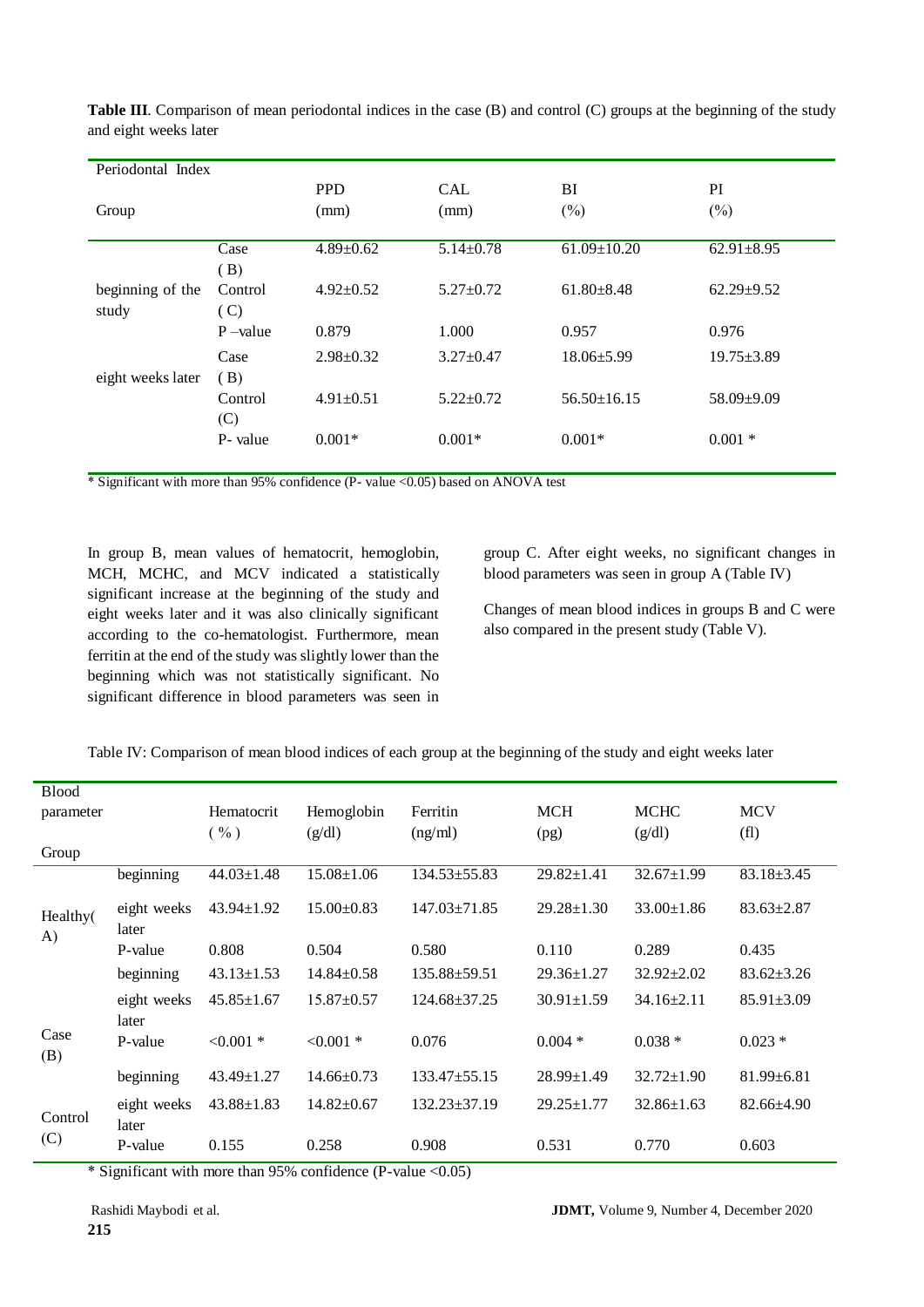| <b>Blood</b> | parameter      | Hematocrit       | Hemoglobin       | Ferritin           | <b>MCH</b>       | <b>MCHC</b>      | <b>MCV</b>       |
|--------------|----------------|------------------|------------------|--------------------|------------------|------------------|------------------|
|              |                | $(\%)$           | (g/dl)           | (ng/ml)            | (pg)             | (g/dl)           | (f1)             |
| Group        |                |                  |                  |                    |                  |                  |                  |
|              | Healthy<br>(A) | $44.03 \pm 1.48$ | $15.08 \pm 1.06$ | $134.53 \pm 55.83$ | $29.82 \pm 1.41$ | $32.67 \pm 1.99$ | $83.18 \pm 3.45$ |
|              | Control<br>(C) | 43.49±1.27       | $14.66 \pm 0.73$ | 133.47±55.15       | $28.99 \pm 1.49$ | $32.72 \pm 1.90$ | $81.99 \pm 6.81$ |
|              | P-value        | 0.213            | 0.137            | 0.952              | 0.101            | 0.935            | 0.445            |
|              | Healthy        | $44.03 \pm 1.48$ | $15.08 \pm 1.06$ | $134.53 \pm 55.83$ | $29.82 \pm 1.41$ | $32.67 \pm 1.99$ | $83.18 \pm 3.45$ |
| beginning    | (A)            |                  |                  |                    |                  |                  |                  |
| of the study | Case<br>(B)    | $43.13 \pm 1.53$ | $14.84 \pm 0.58$ | 135.88±59.51       | 29.36±1.27       | 32.92±2.02       | $83.62 \pm 3.26$ |
|              | P-value        | 0.137            | 0.411            | 0.946              | 0.309            | 0.595            | 0.734            |
|              | Case<br>(B)    | $43.13 \pm 1.53$ | $14.84 \pm 0.58$ | 135.88±59.51       | $29.36 \pm 1.27$ | 32.92±2.02       | $83.62 \pm 3.26$ |
|              | Control<br>(C) | 43.49±1.27       | $14.66 \pm 0.73$ | 133.47±55.15       | 28.99±1.49       | $32.72 \pm 1.90$ | $81.99 \pm 6.81$ |
|              | p-value        | 0.486            | 0.466            | 0.906              | 0.482            | 0.767            | 0.367            |
|              | Healthy        | 43.94±1.92       | $15.00 \pm 0.83$ | 147.03±71.85       | 29.28±1.30       | $33.00 \pm 1.86$ | $83.63 \pm 2.87$ |
|              | (A)            |                  |                  |                    |                  |                  |                  |
|              | Control<br>(C) | $43.88 \pm 1.83$ | $14.82 \pm 0.67$ | $132.23 \pm 37.19$ | $29.25 \pm 1.77$ | $32.86 \pm 1.63$ | 82.66±4.90       |
| eight weeks  | P-value        | 0.930            | 0.427            | 0.442              | 0.941            | 0.842            | 0.403            |
| later        | Healthy<br>(A) | 43.94±1.92       | $15.00 \pm 0.83$ | $147.03 \pm 71.85$ | $29.28 \pm 1.30$ | $33.00 \pm 1.86$ | $83.63 \pm 2.87$ |
|              | Case<br>(B)    | $45.85 \pm 1.67$ | $15.87 \pm 0.57$ | 124.68±37.25       | $30.91 \pm 1.59$ | 34.16±2.11       | $85.91 \pm 3.09$ |
|              | P-value        | $0.004*$         | $< 0.001$ *      | 0.280              | $0.013*$         | $0.016*$         | $0.029*$         |
|              | Case<br>(B)    | $45.85 \pm 1.67$ | $15.87 \pm 0.57$ | 124.68±37.25       | $30.91 \pm 1.59$ | $34.16 \pm 2.11$ | $85.91 \pm 3.09$ |
|              | Control<br>(C) | $43.88 \pm 1.83$ | $14.82 \pm 0.67$ | 132.23±37.19       | $29.25 \pm 1.77$ | 32.86±1.63       | 82.66±4.90       |
|              | P-value        | $0.001*$         | $0.001*$         | 0.569              | $0.025*$         | $0.021*$         | $0.032 *$        |

**Table V.** Comparison of mean blood indices in all three groups (comparison between groups) at the beginning of the study and eight weeks later

\* Significant with more than 95% confidence (P-value <0.05) based on Paired T-test

# **Discussion**

All patients participating in three groups in this study were male which was different from studies of e Kahn et al. (18) and Rai et al. (19) considering women and men (regardless of gender) but similar to the studies of Mranali et al. (20), Malhotra et al. (21), and Agarwal et al. (22) where only males were studied. The reason for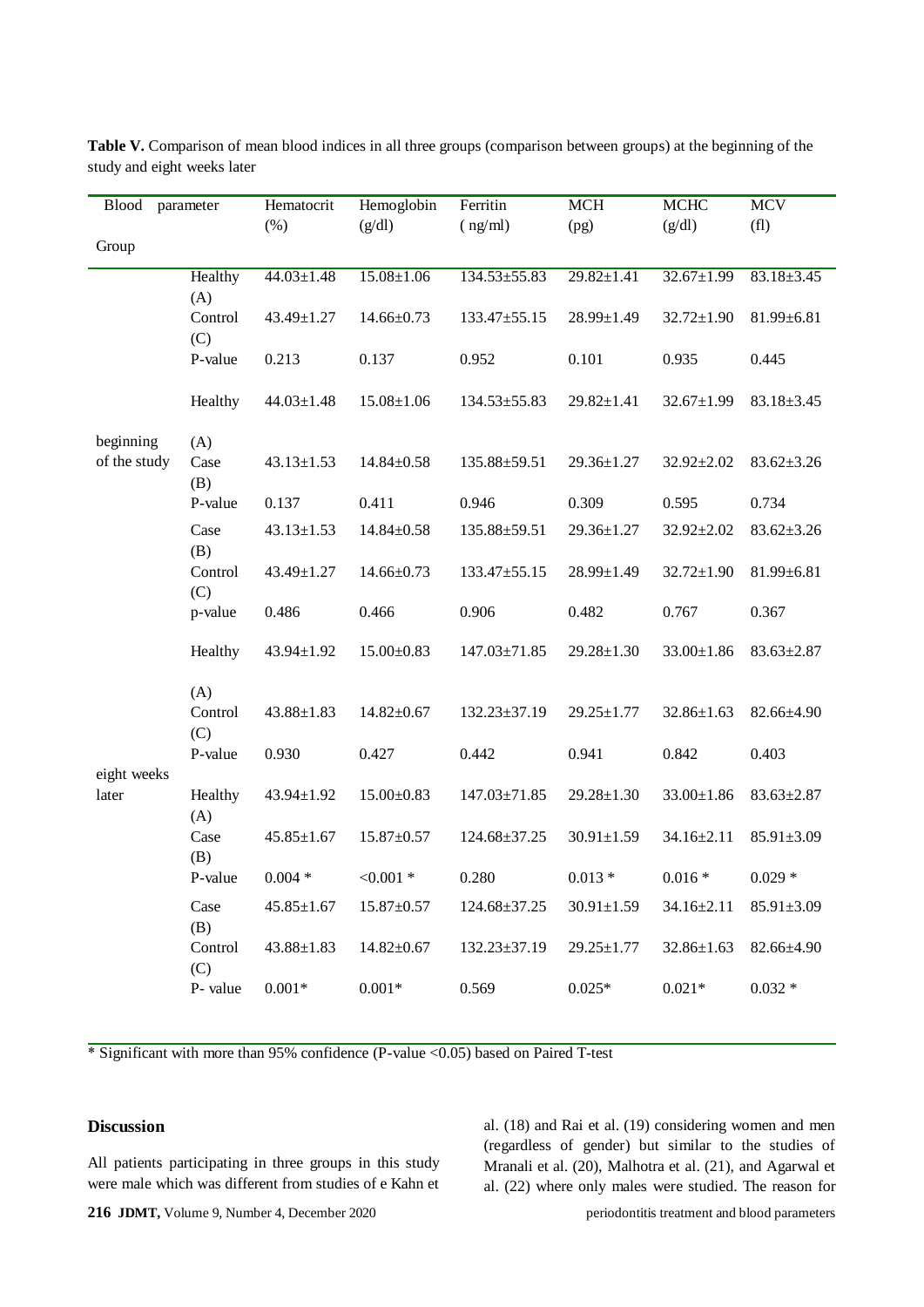this is increased risk of anemia in women due to their specific physiological conditions such as menstruation.

Patients in both groups B and C were similar in terms of periodontal conditions having no significant difference in mean of periodontal indices (Table V). Sample size in this study (N=18 in each group) was less than the limited studies where periodontal treatment was conducted. For example, in the study of Malhotra et al (21) number of participants (N=20 in each group) was lower than in the study of Kahn et al (19) (N=11 in each group). In addition, number of participants was relatively lower in comparison with studies which only examined the periodontal condition and blood indices (1, 2, 21, 23, 34). It should be noted that recent studies (without intervention) were merely descriptive having no frequent problems related to clinical trial.

In terms of the time interval of re-evaluating blood indices in the follow-ups, intervals of eight-weeks were selected in present study. In the study of Rai (19) interval of three and ten weeks was considered and in the study of Bhavya (24) two months later was considered as a time to re-evaluate periodontal and blood parameters.

At the beginning of the study, all three groups were trained about the proper way of brushing and flossing. Perhaps one of the strengths of the present study compared to the previous studies with therapeutic interventions, was re-evaluation of outcome of the treatment in first follow-up visit (four weeks later). Various studies have recently attempted to examine the relationship between periodontitis and anemia but presented some conflicting results. In the case group receiving first phase of periodontal treatment, blood indices including hematocrit, hemoglobin, MCV, MCHC, MCH had a significant increase at the end of the study compared to the beginning, similar to the studies of Agarwal et al (22), Hutter (1), Pradeep (25) and Rai (19). However, results were inconsistent with studies conducted by Santosh (7) and Latha et al (26).

The level of ferritin in this study showed no significant difference in the case group, consistent with the study of Latha (26) and inconsistent with the study of Chakraborty (27) and Bhavya (24).

Parameters of probing depth measurements (PPD), clinical attachment loss (CAL), as well as bleeding index (BI), and index plaque (PI) were significantly lower eight weeks after treatment than the beginning of the study (P value <0.05). The reduction of above-mentioned indices in the case group was due to the effect of training, observing of oral hygiene, complete treatment of the first periodontal phase, and good compliance of patients. Meanwhile, the amount of bleeding on probing in this

group can be explained by effect of periodontal treatment in reducing the wall inflammation and pocket depth. In addition, those who participate consciously in an oral health study observe oral hygiene unconsciously more than before (Hawthorne effect) (28).

The decrease of PPD, CAL, and BI indices in the case group was higher than the control group and was statistically significant. Furthermore, a slight reduction of all these indices was observed in the control group which was not statistically significant. Such a reduction was probably due to the effect of oral and dental health education and the use of dental floss. It should be noted that minor changes of BOP in control group indicated that such change was not immediate and required a real reduction in inflammation of periodontal pocket wall. In all three groups, all the studied blood indices were within normal range at the beginning of the study while there was a relative reduction among the selected patients. The level of blood indices including hematocrit, hemoglobin, MCH, MCHC and MCV at the end of the study were increased significantly than the beginning of the study (eight weeks later) (P value <  $0.05$ ). In addition, an intragroup comparison in case group showed a significant increase compared to healthy and control groups. Such an increase in concentration of hemoglobin, hematocrit, MCV, MCHC, MCH after scaling showed that patients with chronic periodontitis have a tendency to anemia (29).

The increase in blood indices related to red blood cells in present study was statistically significant in group B (an increase of 1.03  $g/dL$  in hemoglobin in case group) but not as much as in anemia due to other inflammatory conditions such as rheumatoid arthritis (30), multiple myeloma (30), hemoglobin levels less than 10 g  $/$  dl, neoplastic conditions and fungal and parasitic infections (31) observed in some studies and may be due to the reason that other diseases have more severe inflammatory conditions than Periodontitis. Therefore, anemia due to chronic periodontitis is relatively mild. The low level of MCH, MCHC and MCV in case group compared with the increase in hemoglobin and hematocrit levels indicated that anemia associated with chronic periodontitis is of normocytic normochromic (26).

In comparing blood variables at the end of the study in case and control groups, mean hematocrit, hemoglobin, MCV, MCHC, MCH showed a significant increase in case group compared to control group at the end of the study. A significant increase in level of those parameters in case group at the end of the study indicates that periodontal treatment could play an adjunctive role in improvement of blood indices.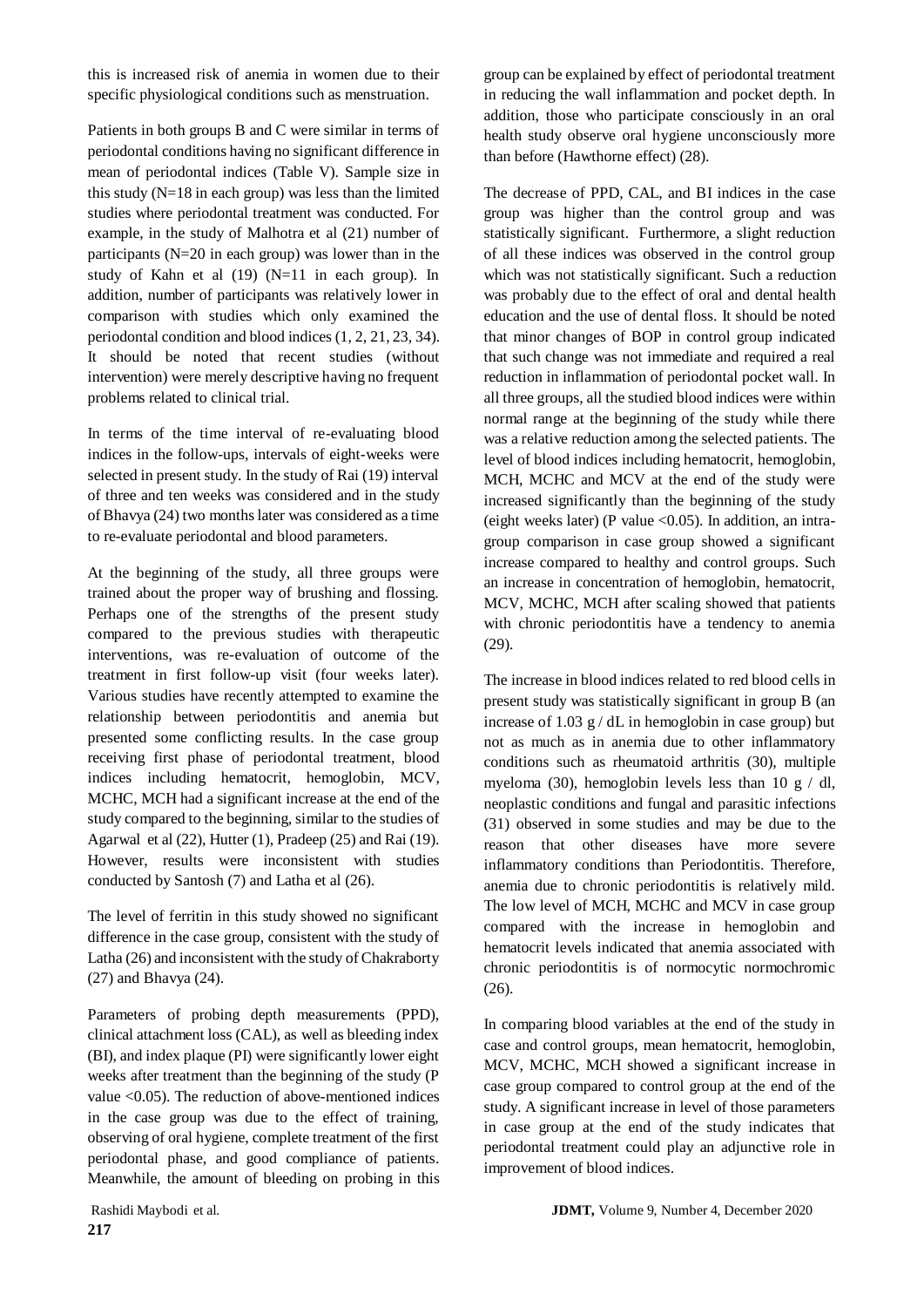In the present study, no relationship was found between level of Ferritin and periodontal treatment. The question is whether increase in Ferritin serum levels is associated with inflammation or chronic inflammation considering its wide normal range (30-230). However, there is a lack of resources and information to establish a correlation between serum Ferritin level and periodontal disease. Therefore, further research is required for validating this relationship. The results of this study are inconsistent with a study by Prakash in 2012 indicating that serum Ferritin levels are lower in individuals with periodontitis (32).

The results of this study suggest risk of ACD due to chronic periodontitis. However, whether level of anemia is different in various degrees of inflammation and whether reducing inflammation can help to treat a moderate or severe anemia caused by chronic illness is unknown (33).

Khan et al. (18) stated the patients with severe periodontitis showed better recovery in blood indices after treatment. The outcome of this study is in contrary to the study of Khan. As the number of patients with severe periodontitis in our study was not enough (4 out of 18) in case group, comparison between moderate and severe patients could not be performed. Further studies are required for investigating the relationship between the severity of periodontal disease and its effects on systemic health of individuals.

#### **Limitations of the study**

Patient's compliance to attend follow-up visits was really challenging, so we had a steady decline in number of samples which should be replaced by new ones. Some patients were reluctant to give two blood samples in 8 weeks interval. Selection of patients with certain anemia level and then subsequent delay in their treatment for 8 weeks, was not possible because of ethical considerations so we had to choose patients with normal blood parameters whose indices should have been increased according to the opinion of our hematologist.

#### **Conclusion**

A significant increase was seen between the levels of hematocrit, hemoglobin, MCH, MCHC and MCV in group B after periodontal treatment and it was concluded that chronic periodontitis may lead to a decrease in blood indices as normocytic normochromic.

#### **Clinical significance**

**218** JDMT, Volume 9, Number 4, December 2020 periodontitis treatment and blood parameters

The relevance and effect of periodontal treatment on ACD was mentioned in some studies. Therefore, diagnosing and modifying a chronic inflammatory process, such as periodontitis, can help to improve anemia condition.

#### **Conflict of interest**

There is no conflict of interest.

#### **Acknowledgment**

The authors wish to thank all the participants. This study was supported by Shahid Sadoughi University of Medical Sciences.

#### **References**

1. Hutter JW,Vander -Velden U, Varoufaki A, Huffels RA, Hoek FJ, Loos BG. Lower numbers of erythrocytes and lower levels of haemoglobin in periodontitis patients compared to control subjects. J Clin periodontal. 2001; 28(10): 930-936.

2. Hind A. Aljohani. Association between hemoglobin level and severity of chronic periodontitis. JKAU med sci. 2010; 17(1): 53-64.

3. Mustapha IZ, Debrey S, Oladubu M, Ugarte R. Markers of systemic bacterial exposure in periodontal disease and cardiovascular disease risk: A systematic review and Meta – analysis. J periodontal. 2007; 78(12):2289 –2302.

4. Sim SJ, Kim HD, Moon JY. Periodontitis and the risk for non- fatal stroke in Korean adults. J Periodontol. 2008; 79(9):1652-1658.

5. [Haerian-Ardakani](https://www.ncbi.nlm.nih.gov/pubmed/?term=Haerian-Ardakani%20A%5BAuthor%5D&cauthor=true&cauthor_uid=24639799) A, [Eslami](https://www.ncbi.nlm.nih.gov/pubmed/?term=Eslami%20Z%5BAuthor%5D&cauthor=true&cauthor_uid=24639799) Z, [Rashidi-Meibodi](https://www.ncbi.nlm.nih.gov/pubmed/?term=Rashidi-Meibodi%20F%5BAuthor%5D&cauthor=true&cauthor_uid=24639799) F, Haerian AR, etal. Relationship between maternal periodontal disease and low birth weight babies. [Iran J](https://www.ncbi.nlm.nih.gov/pmc/articles/PMC3941365/)  [Reprod Med.](https://www.ncbi.nlm.nih.gov/pmc/articles/PMC3941365/) 2013; 11(8): 625–630.

6. Mealey BL, Rose LF. Diabetes mellitus and inflammatory periodontal disease. Curr Opin Endocrinol Diabetes Obes. 2008; 15(2): 135-141.

7. Santosh HN, Chaya M David, Kumar H, Sanjay CJ, diti Bose A. Chronic periodontitis and anaemia of chronic disease: an observational study. Arch Orofac Sci. 2015; 10 (2): 57-64.

8. Chakravarthy M, Theyagarajan R , Geetha Ari . Evaluation of systemic markers related to anamia in peripheral blood of patients with chronic generalized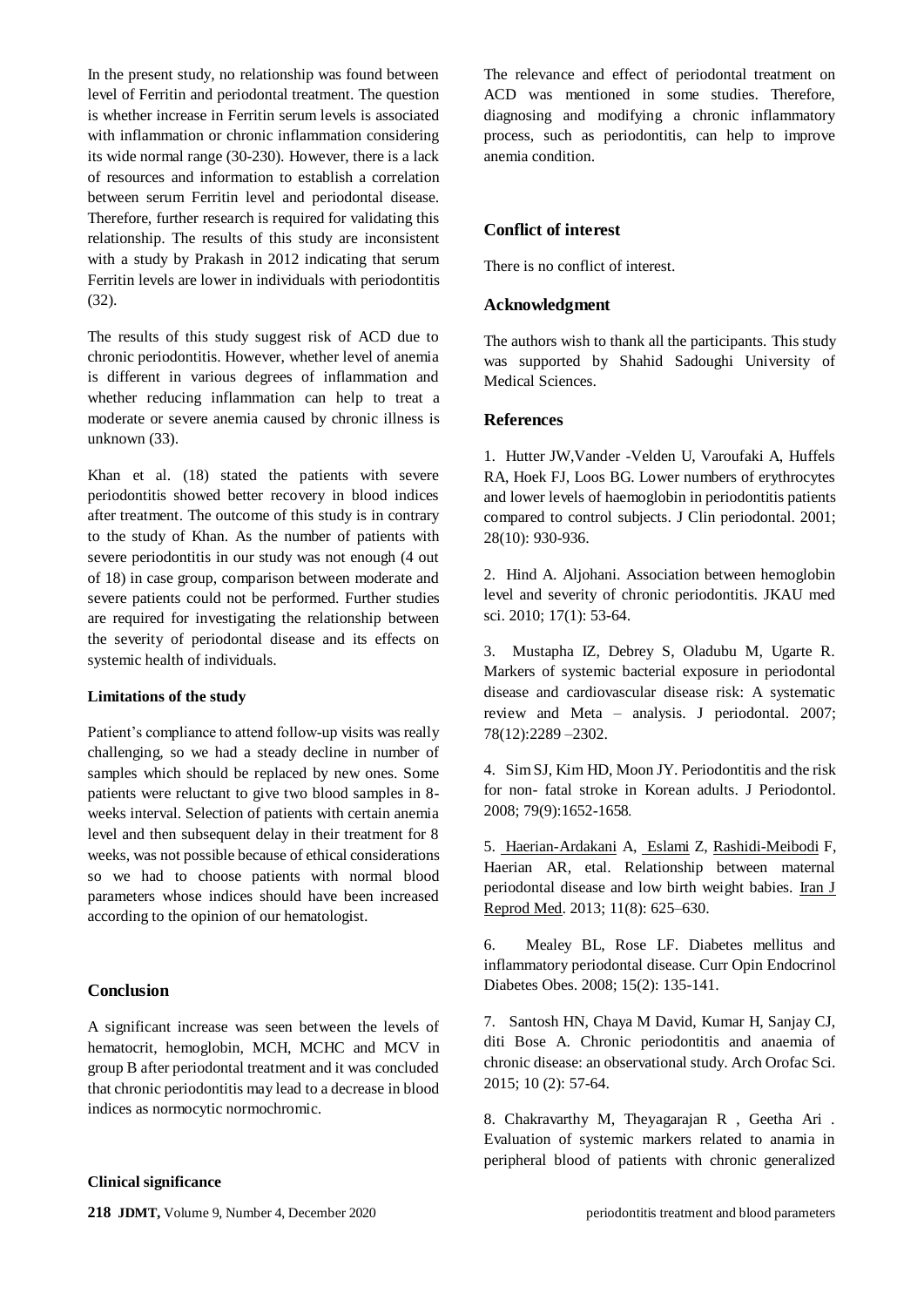severe periodontitis, a comparative study. Int J Cur Res Rev. 2016; 8(9): 59-63.

9. Ranney RR. Immunologic mechanisms of pathogenesis in periodontal diseases: An assessment. J Periodontal Res. 1991; 26(3pt2):243–254.

10. Means RT. Jr, Krantz SB. Progress in understanding the pathogenesis of the anemia of chronic disease. Blood. 1992; 80(7):1639–1647.

11. Vreugdenhil G, Löwenberg B, Van Eijk HG, Swaak AJ. Tumor necrosis factor alpha is associated with disease activity and the degree of anemia in patients with rheumatoid arthritis. Eur J Clin Invest. 1992; 22(7):488– 493.

12. Baer AN, Dessypris EN, Krantz SB. The pathogenesis of anemia in rheumatoid arthritis: A clinical and laboratory analysis. Semin Arthritis Rheum. 1990; 19(4):209–223.

13. Gokhlae SR, Sumanth S,Padhye AM. Evaluation of blood parameters in patients with chronic periodontitis. J Periodontol. 2010; 81(8): 1202-1206.

14. Cullis JO, Fitzsimons EJ, Griffiths WJ, Tsochatzis E, Thomas DW. Wayne Thomas. Investigation and management of a raised serum ferritin. B J Haematol. 2018; 181(3), 331–340.

15. [Jonathan Cullis,](http://www.clinmed.rcpjournal.org/search?author1=Jonathan+Cullis&sortspec=date&submit=Submit) consultant haematologist. Anaemia of chronic disease. ClinMed.April 1, 2013; 13(2): 193- 196.

16.Malhotra R, Kapoor A, Grover V, Grover D, Kaur A. Effect of Scaling and Root Planing on Erythrocyte Count, Hemoglobin and Hematocrit in Patients with Chronic Periodontal Disease. J Dent Hyg. 2012; 86(3):195–203.

17. Bermejo F, Santiago G.L. A guide to diagnosis of iron deficiency and iron deficiency anemia in digestive diseases. World J Gastroenterol. 2009; 15(37): 4638– 4643.

18. Kahn S, Imperial R.C, Callegaro de Menezes C, Tavares Dias A, etal. Effects of non-surgical periodontal treatment on complete blood count, lipid and glycemic profiles of patients with an indication for surgical coronary revascularization. Rev Bras Odontol. 2017; 74(3): 203-209.

19. Rai B, Kharb S. Effect of Scaling and Root Planning in Periodontitis on Peripheral Blood. Internet J Dent Sci. 2008; 6(1): 1-4.

20. Mranali K.S, Bijju T, Veena Shetty A. Comparative evaluation of hemoglobin level in anemic patients with chronic periodontitis before and after treatment. J Interdiscip Dentistry. 2014; 4 (1): 24-26.

21. Malhotra R, Kapoor A, Grover V, Grover D, Kaur A. Effect of scaling and root planing on erythrocyte count, hemoglobin and hematocrit in patients with chronic periodontal disease. J Denal hygiene. 2012; 86(3):195-203.

22. Agarwal N, Kumar VS, Gujjari SA. Effect of periodontal therapy on hemoglobin and erythrocyte levels in chronic generalized periodontitis patients: An interventional study. J Indian Soc Periodontol. 2009: 13(1): 6-11.

23. Rahul Patil, Evaluation of Haematological Changes in Patients with Chronic Periodontitis & Gingivitis in Comparison to Healthy Controls - A Clinical Study. J Dent Allied Sci, 2013; 2(2): 49-53*.*

24. Bhavya B, Ashwini S, Shruthi K.R .Estimation of hemoglobin and serum ferritin concentration from females with chronic periodontitis before and after nonsurgical periodontal therapy: an interventional study . Int J Recent Sci Res. 2017; 8(9): 20276-20279.

25. Pradeep A.R, Sharma Anuj, Arjun Raju P. Anemia of Chronic Disease and Chronic Periodontitis: Does Periodontal Therapy Have an Effect on Anemic Status? J Periodontol. 2011; 82(3):388-394.

26. Latha S, Thirugnanamsambandan S, Arun R.T, Masthan K.M.K, e tal. Serum ferritin level and red blood cell parameters in healthy controls and chronic periodontitis patients. J Pharm Bioallied Sci. 2015; 7 (Suppl 1): 184-189.

27. Chakraborty S, Tewari S, Sharma RK, Narula SC. Effect of non-surgical periodontal therapy on serum ferritin levels: an interventional study. J Periodotal. 2014; 85(5): 688-696.

28. Lang NP, Lindhe J. Clinical periodontology and implant dentistry. 5th ed. Italy; Blackwell Munksgaard. 2015.

29. Kelly WN, Harris Jr ED, Ruddy S, Sledge CB. Textbook of Rheumatology 5th ed. vol 1, 2.

30. Konrad C, William D. Multiple Myeloma: Diagnosis and Treatment. Am Fam physician. 2008; 78(7): 853- 859.

31. Nubesh Khan S, Safar Iqbal, Mohamed Haris KT, Sabari Chandramohan, etal. Relationship between hemoglobin level and severity of chronic periodontitis. Int. J. Chem. & LifeSci. 2014; 3 (1): 1269-1273.

Rashidi Maybodi et al. **JDMT,** Volume 9, Number 4, December 2020